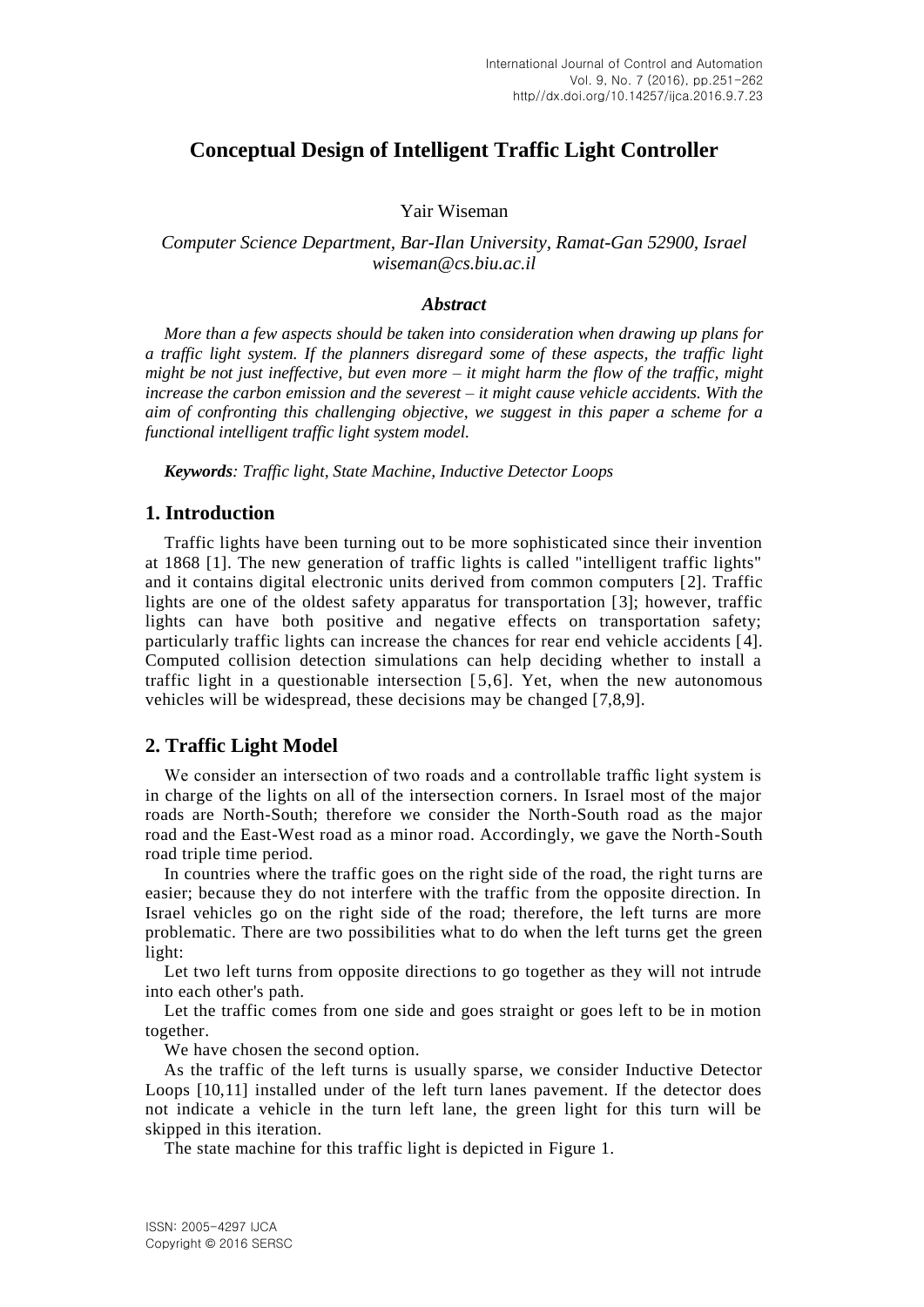

**Figure 1. Description of the States in the Traffic Light**

# **3. Controlling the Lights According to the Atates**

The lights are decided only according to the states [12]. The inputs from the Inductive Detector Loops have an effect only on the next state decision. This is actually the different of Mealy machines [13] and Moore machines [14]. In Mealy machines, the input has a direct effect on the output, whereas in Moore machines the input affects the output only through the selection of the states. In view of that, our machine is a Moore machine.

We use Karnaugh maps [15] to find the simplest functions for implementing these circuits. As can be seen in Figure 1, we have 12 states numbered from 0 to 11, so we need  $\lceil \log_2 12 \rceil$  flip-flops to implement this state machine *i.e.*, we need four flipflops. We have denoted these flip-flops as A, B, C, D. Four flip-flops will give us 16 states but as a matter of fact, only the first 12 states are needed. The other states are considered as "don't care" as denoted by "X". We have considered green light as "1" and red light as "0".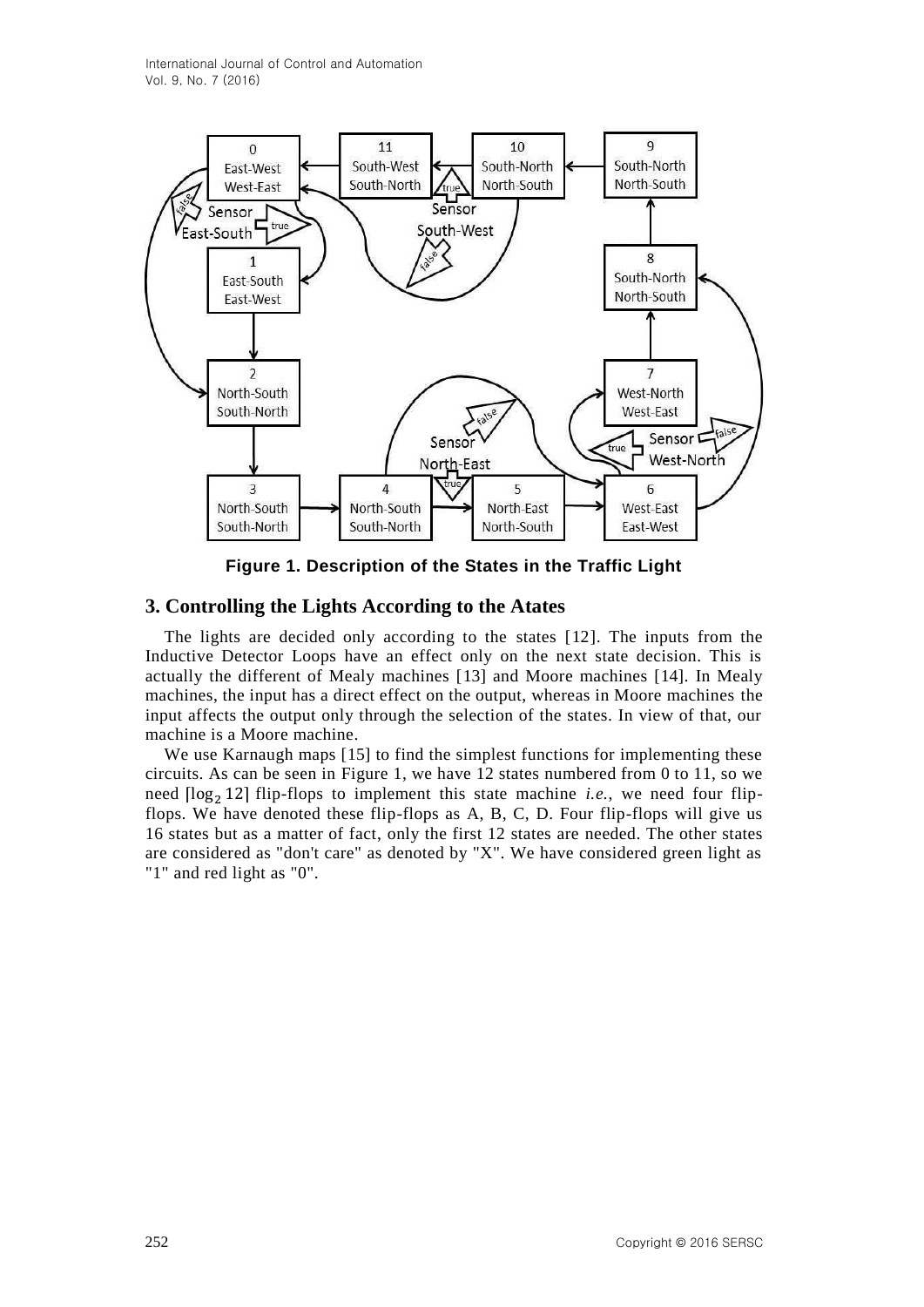

**Figure 2. Karnaugh Map for East-West Direction**

The first traffic light we take is for the East-West direction. The Karnaugh map for this direction is depicted in Figure 2 and according to this map the minimized Boolean function for this direction is

$$
East - West = \overline{AB}\overline{C} + BC\overline{D}
$$

According to De Morgan's laws it can be also expressed as:

$$
East - West = \overline{A + B + C} + BC\overline{D}
$$

The implementation of this Boolean function can be found in Figure 3.



## **Figure 3. Gate Implementation for the Circuit of East-West Direction**

The traffic light of the East-South direction is much easier, because it has a green light only when the state is "1". Therefore, there is no need for Karnaugh map for this direction and it can be implemented straightforwardly to detect just when the combination of ABCD is 0001 as can be seen Figure 4.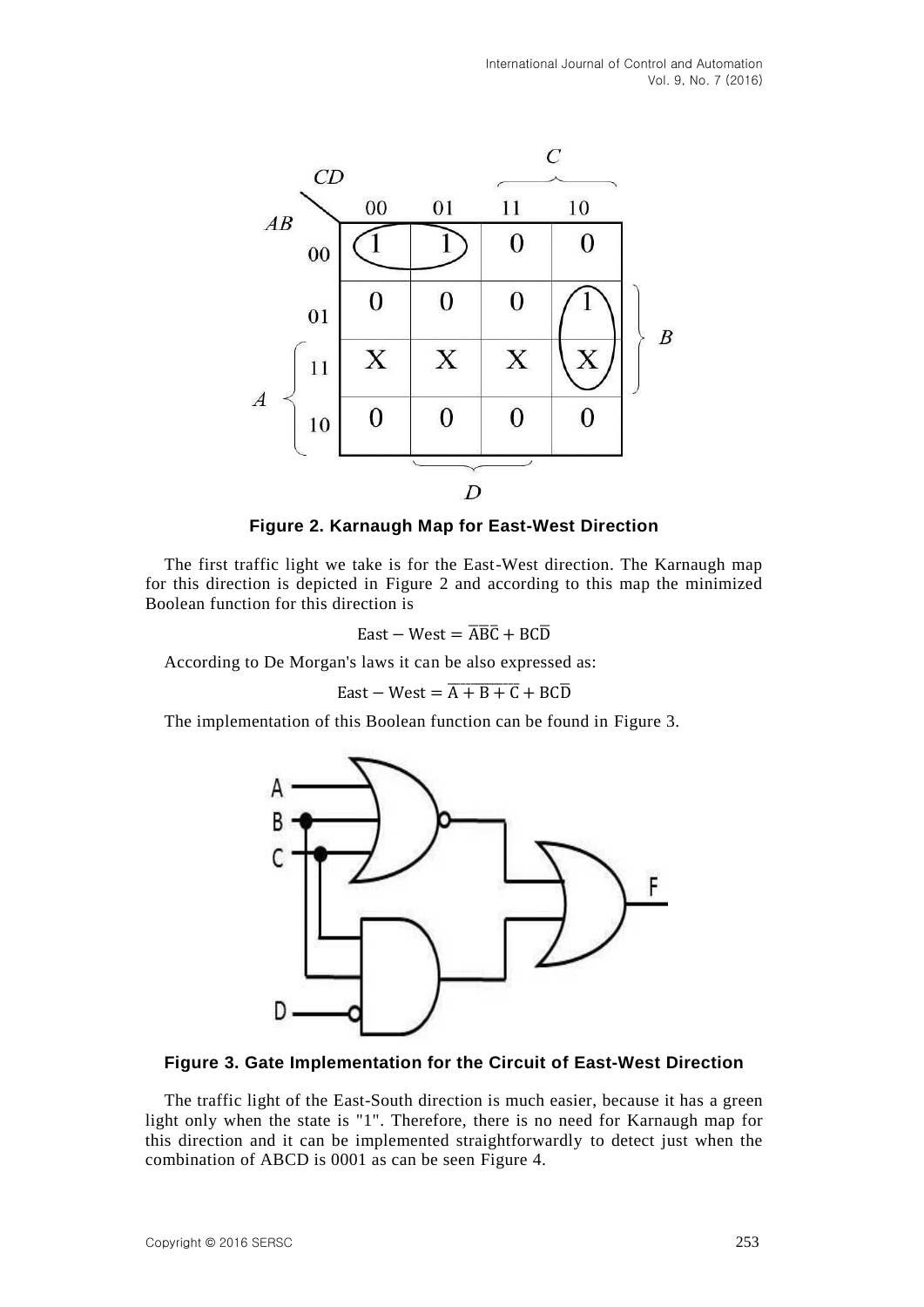

**Figure 4. Gate Implementation for the Circuit of East-South Direction**

Unlike the traffic light of the East-South direction, the traffic light of the North-South direction has several states that bring about a green light. These states are detailed in Figure 1 and they were put in the Karnaugh map in Figure 5 so as to minimize the Boolean function.



**Figure 5. Karnaugh Map for North-South Direction**

According to the Karnaugh map in Figure 5, the Boolean function for the North-South direction is:

$$
North - South = B\bar{C} + A\bar{C} + A\bar{D} + \bar{A}\bar{B}C
$$

The implementation of this Boolean function can be found in Figure 6.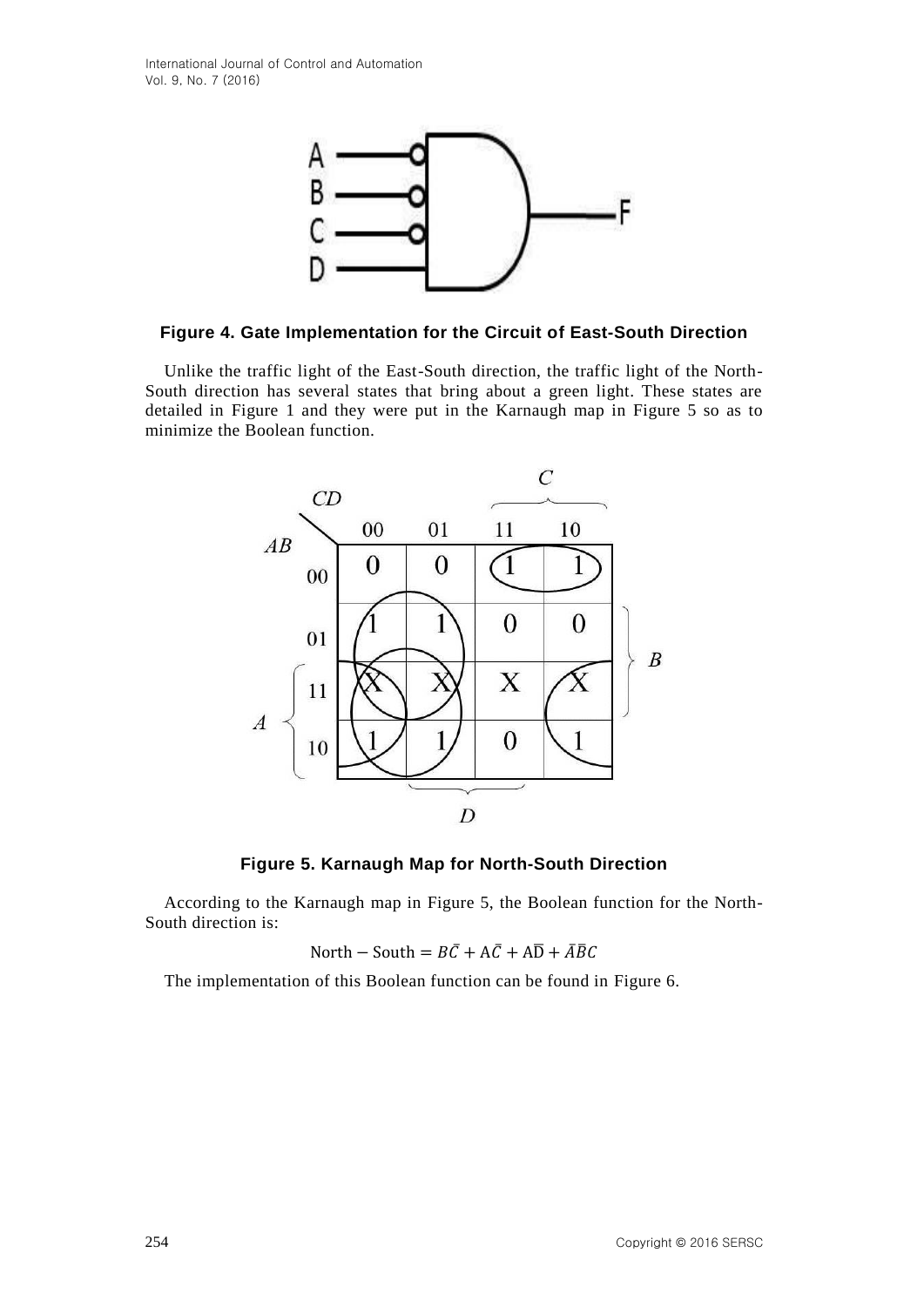

#### **Figure 6. Gate Implementation for the Circuit of North-South Direction**

The traffic light of the North-East direction is pretty similar to the traffic light of the East-South direction. It has a green light only when the state is "5". Therefore, there is no need for Karnaugh map for this direction and it can be implemented straightforwardly to detect just when the combination of ABCD is 0101; however, since the values 1101 for ABCD are defined as "don't care", we can uncomplicatedly see that flip-flop A can be omitted from the circuit of the North-East direction's traffic light and we actually has to check for the combination 101 for only BCD. The implementation can be seen Figure 7.



#### **Figure 7. Gate Implementation for the Circuit of North-East Direction**

The traffic light for the West-East direction is fairly similar to the traffic light of the East-West direction. They gives a green light in the same states, except of state "1" that was replaced by state "7" in the West-East direction.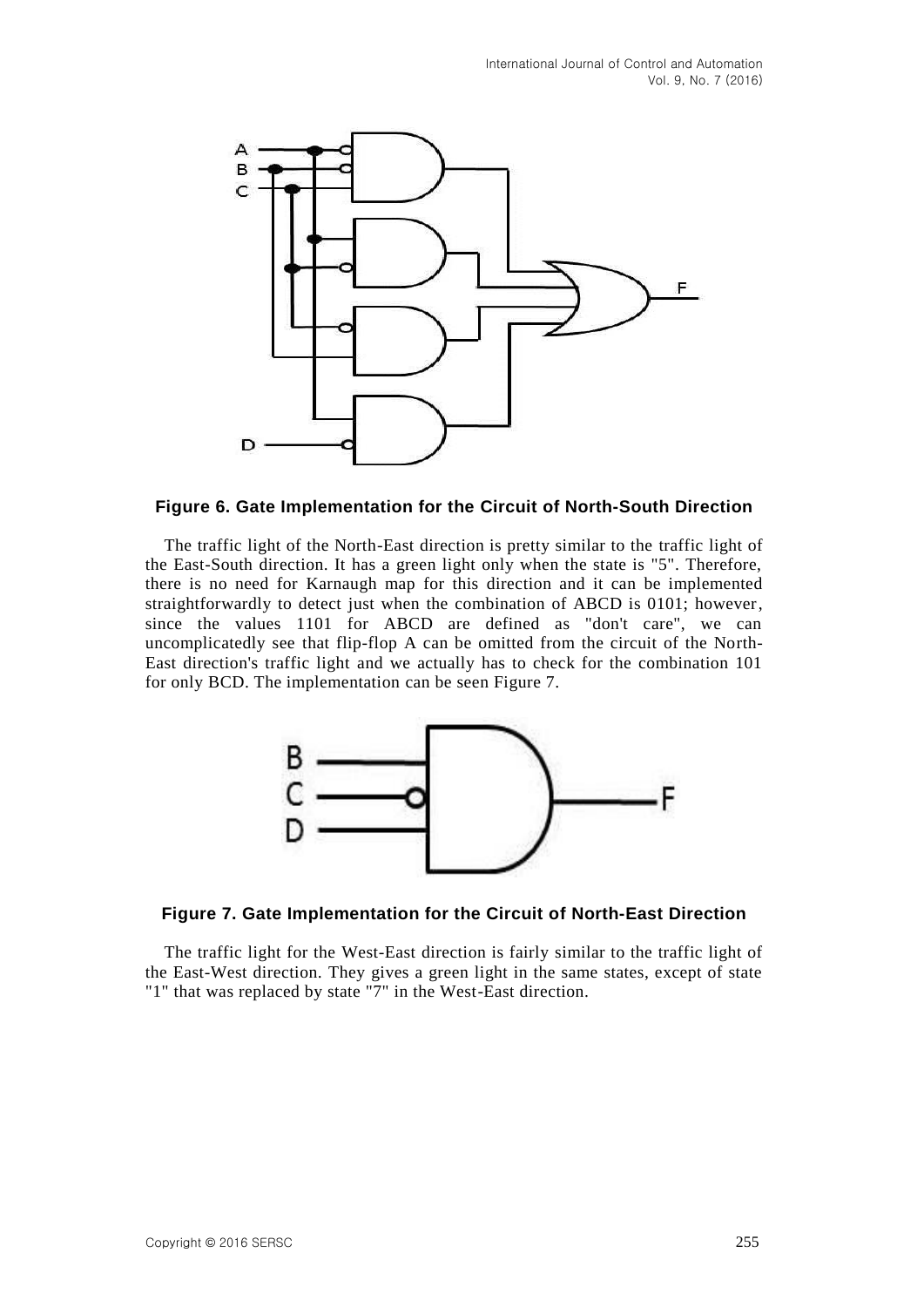

### **Figure 8. Karnaugh Map for West-East Direction**

The Karnaugh map for the West-East direction is depicted in Figure 8. According to this map the minimized Boolean function for the West-East direction is expressed by this Boolean expression:

West – East =  $\overline{ABCD}$  + BC According to De Morgan's laws it can be also expressed as: West – East =  $\overline{A + B + C + D}$  + BC

The implementation of this Boolean function can be found in Figure 9.



#### **Figure 9. Gate Implementation for the Circuit of West-East Direction**

Like the other left turn traffic lights detailed below, the traffic light of the West-North direction is unfussy. It has a green light only when the state is "7". Therefore, again we do not make a Karnaugh map for this direction and it can be implemented straightforwardly to detect just when the combination of ABCD is 0111; however, like the West-North direction, there a set of value of ABCD which is defined as "don't care" that can help us to minimize the function. If the values of ABCD are 1111, we do not care about the result of the function, so we can uncomplicatedly see that here again flip-flop A can be omitted from the circuit of the West-North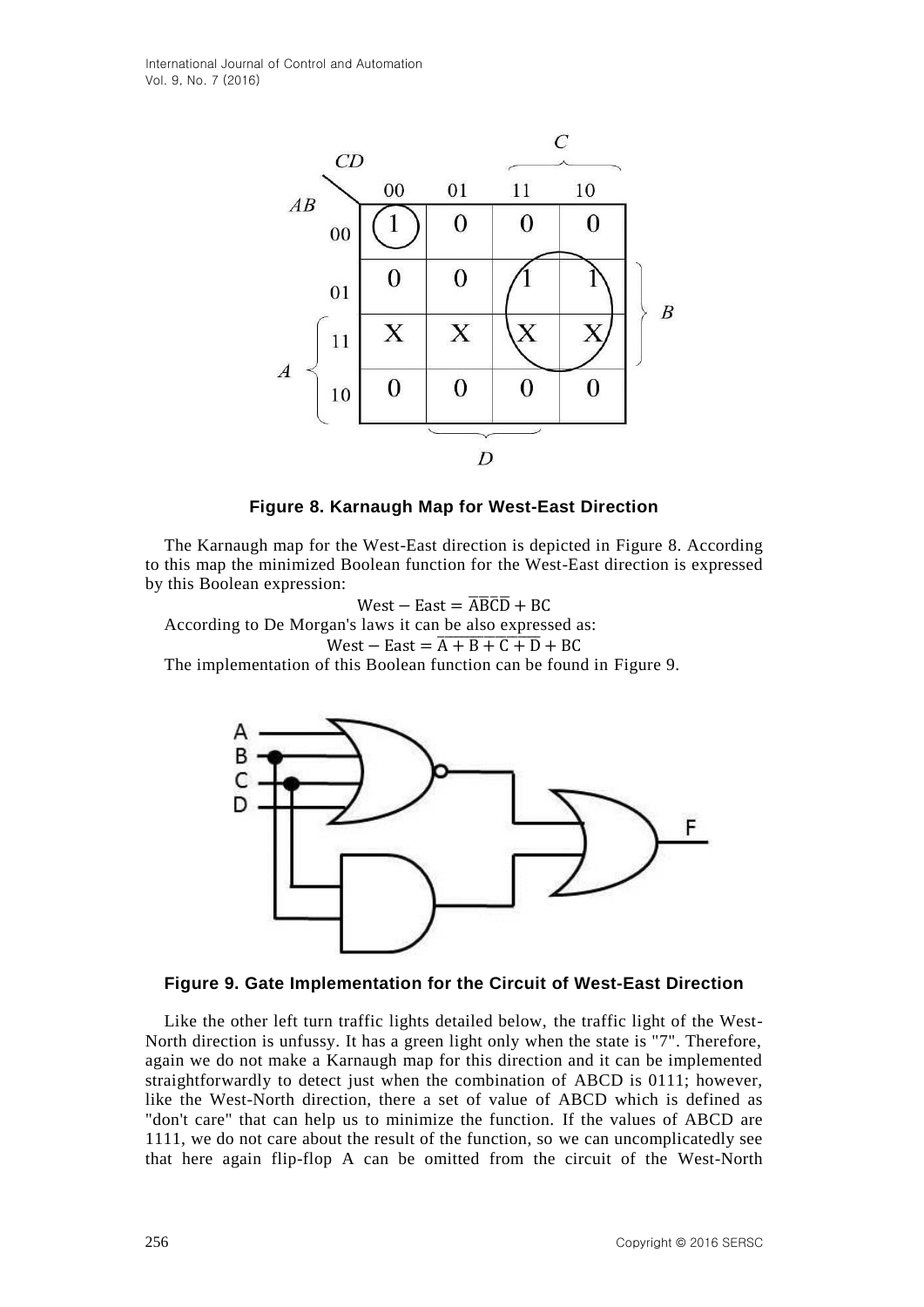direction's traffic light and we actually has to check for the combination 111 for only BCD. The implementation can be seen Figure 10.



**Figure 10. Gate Implementation for the Circuit of West-North Direction**

Like the traffic light of the North-South direction, the traffic light of the South-North direction has seven states that bring about a green light. These states are detailed in Figure 1 and they were put in the Karnaugh map in Figure 11 so as to minimize the Boolean function.



**Figure 11. Karnaugh Map for South-North Direction**

According to the Karnaugh map in Figure 11, the Boolean function for the South-North direction is:

$$
South - North = A + \overline{B}C + B\overline{C}\overline{D}
$$

The implementation of this Boolean function can be found in Figure 12.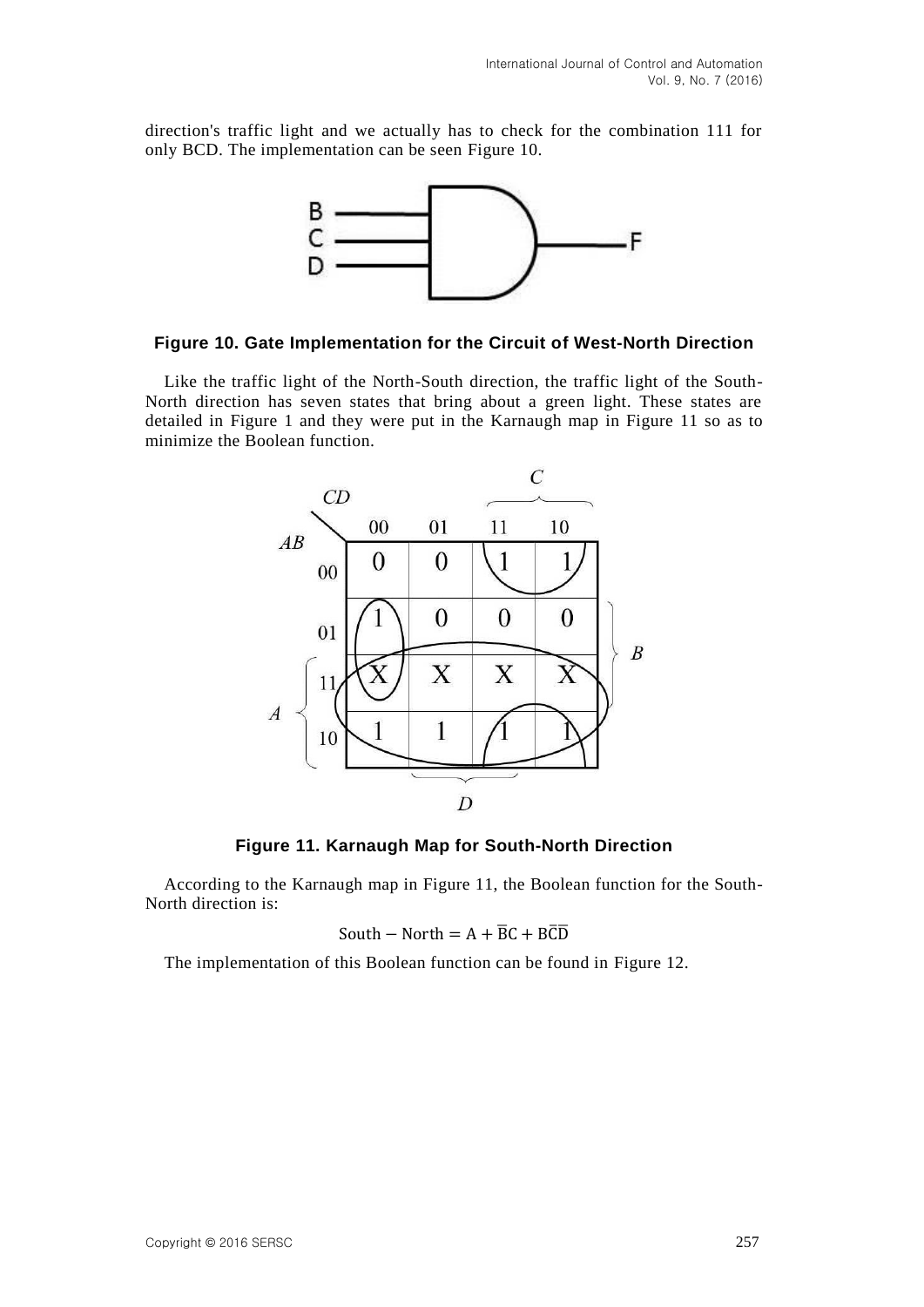

### **Figure 12. Gate Implementation for the Circuit of South-North Direction**

The last traffic light is for the South-West direction. It has just one state that brings about a green light – state "11". Therefore, again we a Karnaugh map for this direction is not necessary and it can be implemented straightforwardly to detect just when the combination of ABCD is 1011; however, like the West-North direction and the North-East direction, there a set of value of ABCD which is defined as "don't care" that can help us to minimize the function. If the values of ABCD are 1111, we do not care about the result of the function, so unlike the West-North direction and the North-East direction where flip-flop A could be omitted, in the South-West direction we can clearly see that flip-flop B is the flip-flop that can be omitted from the circuit of the traffic light and we actually has to check for the combination 111 for only ACD. The implementation can be seen Figure 13.



### **Figure 13. Gate Implementation for the Circuit of South-West Direction**

### **4. Next State of the Traffic Light System**

The next state functions are more complicated because we have four input lines and four flip-flops, so in total we have eight lines entering into the circuit functions, which are too much for a Karnaugh map. So, we will have to minimize the functions by the Boolean Algebraic laws.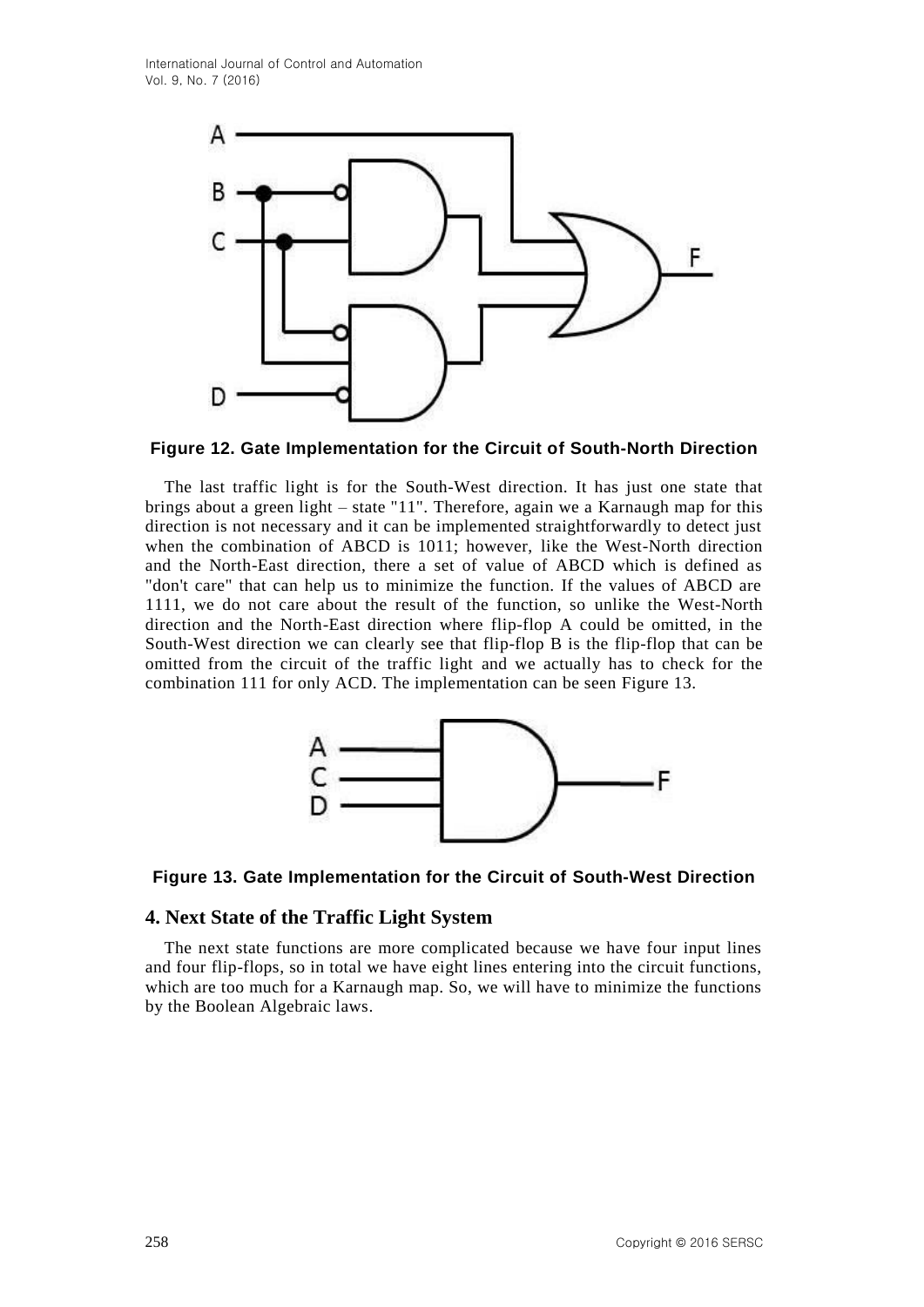

## **Figure 14. Gate Implementation for the Circuit of Next Value for Flip-Flop A**

The first next function we take is the next value for flip-flop A. We consider standard Edge-Triggered D flip-flop, so the function is:

 $A_{\text{next}} = \overline{A}BC\overline{D} \cdot \overline{Sensor_{\text{West}-\text{North}}} + \overline{A}BCD + A\overline{B}\overline{C}\overline{D} + A\overline{B}\overline{C}\overline{D} + A\overline{B}\overline{C}\overline{D} \cdot$ Sensor<sub>South</sub>–<sub>West</sub>

The first product in this function assumes that the current state is 6; however, adding states 7, 14 and 15 will make no harm, because from state 7 we always go to state 8 regardless of the sensors and in state 8 flip-flop A should contain "1". States 14 and 15 do not exist, so we don't care what the value of flip-flop A will be in these non-exist states, therefore we can minimize the first product to:

## BC ⋅ Sensor<sub>West-North</sub>

The second product assumes that the current state is 7, but again we can add state 15 that do not exist and this addition will help us to minimize the product to:

#### BCD

The third and the forth products assume that current state is either 8 or 9. Here, we can add state 12 and state 13 that do not exist and by this to minimize the third and the forth products to:

#### $A\overline{C}$

The last product assume that the current state is 10; however, adding states 8, 12 and 14 will make no harm, because from state 8 we always go to state 9 regardless of the sensors and in state 9 flip-flop A should contain "1". States 12 and 14 do not exist, so we don't care what the value of flip-flop A will be in these non-exist states, therefore we can minimize the first product to:

# AD · Sensor<sub>South</sub>-West

Consequently, the next function of A should be:

$$
A_{\text{next}} = BC \cdot \overline{Sensor_{\text{West-North}}} + BCD + A\overline{C} + A\overline{D} \cdot Sensor_{\text{South-West}} =
$$
  

$$
A_{\text{next}} = BC(\overline{Sensor_{\text{West-North}}} + D) + A(\overline{C} + \overline{D} \cdot Sensor_{\text{South-West}})
$$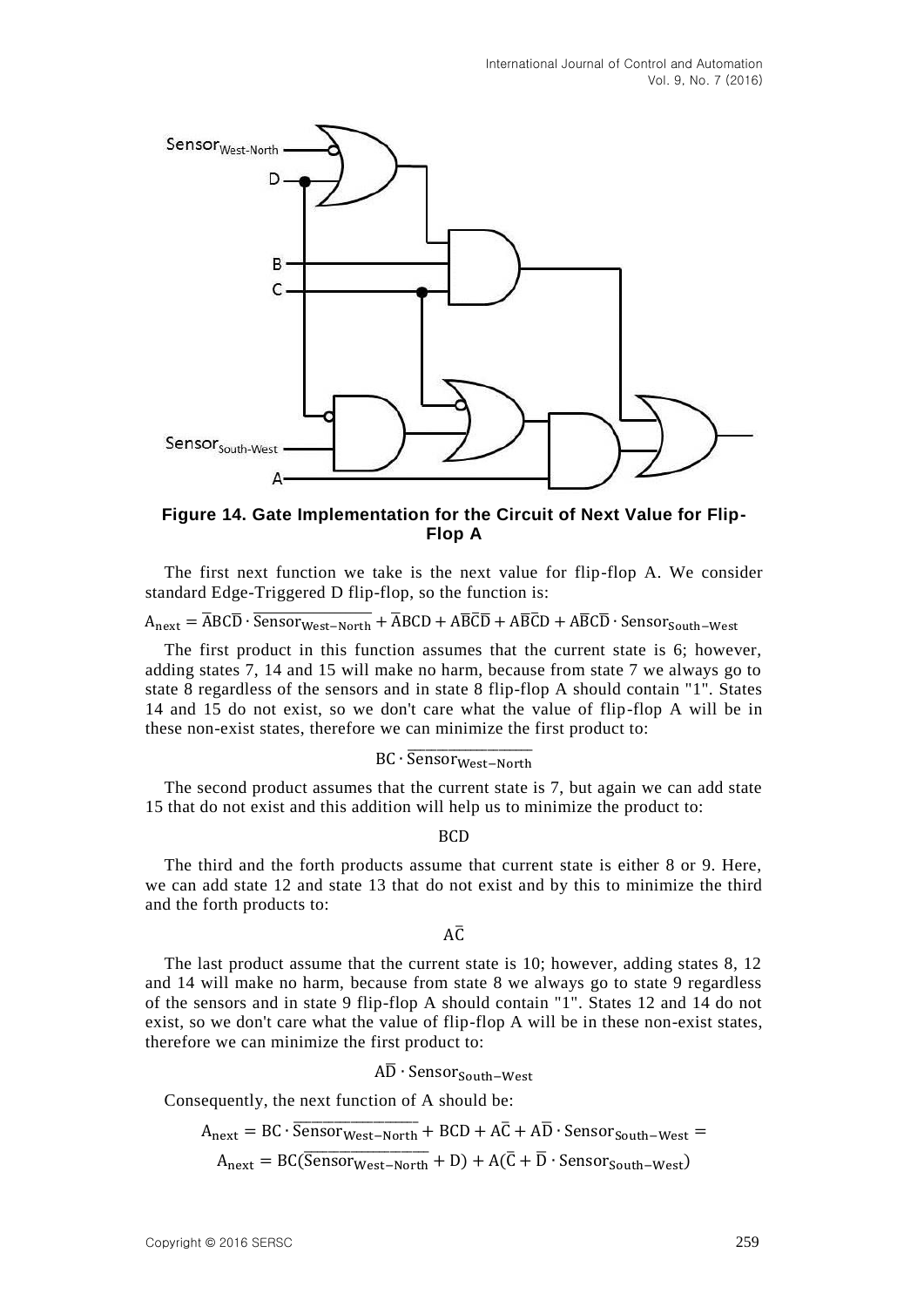We are not interested in the delay of the logic gates and the number of level that we should be passed until getting the result, because anyway the clock cycle is very long – few seconds; therefore, we focus on minimizing the number of gates, even if the result is more level of gates and an extra delay time. The implementation of this function can be found in Figure 14.

Unfortunately here again we do not have enough space in this paper to detail all the next state functions; however, the chosen next state function can clearly point up the system configuration.

## **5. Conclusions**

Vehicular safety equipment is divided into two general categories. The equipment within the vehicle [16,17,18] and equipment in the vehicle environment [19,20]. Traffic lights are one of the most important safety equipment in the second category. New approaches for traffic light configurations have been recently suggested [21]. These approaches can be implemented in a dedicated chip [22] or in a remote manner [23] and can have many benefits for many objectives like better traffic flow [24,25] or carbon emissions mitigation [26]. Our proposition in this paper can help traffic light designers drawing up plans for more efficient traffic lights.

#### **References**

- [1] W. M. Yao, H. W. Ding, Y. F. Zhao, Z. G. Liang and L. Z. Zhu, "The Application of the Exhaustive Polling Theory in Intelligent Traffic System", In MATEC Web of Conferences, vol. 44, **(2016)**.
- [2] J. Fang, "Intelligent traffic light controller design using FPGA", In proceedings of IEEE International Conference on Consumer Electronics (ICCE-2016), Las Vegas, Nevada, USA, **(2016)**, pp. 449-452.
- [3] Y. Wiseman and Y. Giat, "Multi-modal passenger security in Israel", Multimodal Security in Passenger and Freight Transportation: Frameworks and Policy Applications, Edward Elgar Publishing Limited, Chapter 16, **(2016)**, pp. 246-260.
- [4] D. L. Strayer, and F. A. Drew, "Profiles in driver distraction: Effects of cell phone conversations on younger and older drivers", Human Factors: The Journal of the Human Factors and Ergonomics Society, vol. 46, no. 4, **(2004)**, pp. 640-649.
- [5] I. Grinberg and Y. Wiseman, "Scalable Parallel Simulator for Vehicular Collision Detection", International Journal of Vehicle Systems Modelling and Testing, Inderscience Publication, vol. 8, no. 2, **(2013)**, pp. 119-144.
- [6] I. Grinberg and Y. Wiseman, "Scalable Parallel Collision Detection Simulation", In Proceedings of Signal and Image Processing, Honolulu, Hawaii, **(2007)**, pp. 380-385.
- [7] Y. Wiseman and I. Grinberg, "Circumspectly Crash of Autonomous Vehicles", proceedings of IEEE International Conference on Electro/Information Technology (EIT 2016), Grand Forks, North Dakota, USA, **(2016)**.
- [8] Y. Wiseman and I. Grinberg, "Autonomous Vehicles Should Not Collide Carelessly", Advanced Science and Technology Letters, **(2016)**.
- [9] Y. Wiseman and I. Grinberg, "When an Inescapable Accident of Autonomous Vehicles is Looming", International Journal of Control and Automation, **(2016)**.
- [10] C. Oh, S. Park and S. G. Ritchie, "A method for identifying rear-end collision risks using inductive loop detectors", Accident Analysis & Prevention, Elsevier publications, vol. 38, no. 2, **(2006)**, pp. 295-301.
- [11] Y. Wiseman, "Compression scheme for RFID equipment", proceedings of IEEE International Conference on Electro/Information Technology (EIT 2016), Grand Forks, North Dakota, USA, May 19- 21, **(2016)**.
- [12] Y. Wiseman, "Traffic Light with Inductive Detector Loops and Diverse Time Periods", Advanced Science and Technology Letters, **(2016)**.
- [13] A. Fides, H. Kuppens, J. Tretmans, F. Vaandrager and S. Verwer, "Improving active Mealy machine learning for protocol conformance testing", Machine Learning Journal, vol. 96, no. 1-2, **(2014)**, pp. 189- 224.
- [14] M. Morrison and N. Ranganathan, "Design of a Moore finite state machine using a novel reversible logic gate, decoder and synchronous up-counter", In 11th IEEE Conference on Nanotechnology (IEEE-NANO) , **(2011)**, pp. 1445-1449.
- [15] M. E. Holder, "A modified Karnaugh map technique", IEEE Transactions on Education, vol. 48, no. 1, **(2005)**, 206-207.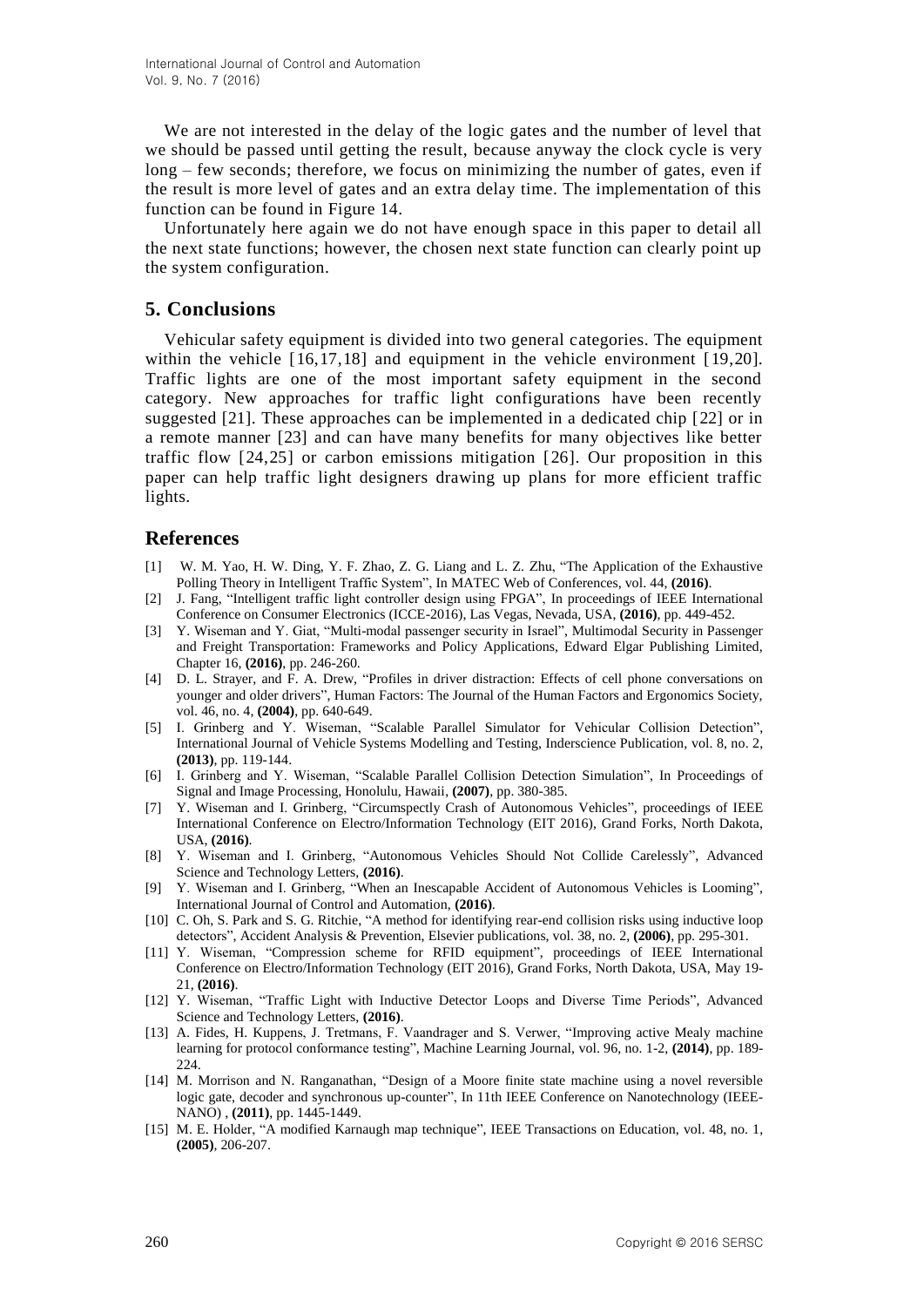- [16]Y. Wiseman, "Take a Picture of Your Tire!", Proceedings of IEEE Conference on Vehicular Electronics and Safety, Qingdao, ShanDong, China, **(2010)**, pp. 151-156.
- [17] Y. Wiseman, "The Effectiveness of JPEG Images Produced By a Standard Digital Camera to Detect Damaged Tyres", World Review of Intermodal Transportation Research, vol. 4, no. 1, **(2013)**, pp. 23-36.
- [18] Y. Wiseman, "Camera That Takes Pictures of Aircraft and Ground Vehicle Tires Can Save Lives", Journal of Electronic Imaging, vol. 22, no. 4, paper no. 041104, **(2013)**.
- [19] R. Ben Yehuda and Y. Wiseman, "The Offline Scheduler for Embedded Transportation Systems", In Proceedings of IEEE Conference on Industrial Electronics (IEEE ICIT-2011), Auburn, Alabama, **(2011)**,pp. 449-454.
- [20] R. Ben Yehuda and Y. Wiseman, "The Offline Scheduler for Embedded Vehicular Systems", International Journal of Vehicle Information and Communication Systems, vol. 3, no. 1, **(2013)**, pp. 44- 57.
- [21] S. B. Cools, C. Gershenson and B. D'Hooghe, "Self-organizing traffic lights: A realistic simulation", In Advances in applied self-organizing systems, Springer, London, Chapter 3, **(2013)**, pp. 45-55.
- [22] Y. Wiseman, "A Pipeline Chip for Quasi Arithmetic Coding", IEICE Journal Trans. Fundamentals, Tokyo, Japan, vol. E84-A, no.4, **(2001)**, pp. 1034-1041.
- [23] Y. Wiseman, K. Schwan and P. Widener, "Efficient End to End Data Exchange Using Configurable Compression", Operating Systems Review, ACM Special Interest Group on Operating Systems, vol. 39, no. 3, **(2005)**, pp. 4-23.
- [24] J. de Gier, T. M. Garoni and O. Rojas, "Traffic flow on realistic road networks with adaptive traffic lights", Journal of Statistical Mechanics: Theory and Experiment, IOP Publishing, vol. 04, P04008, **(2011)**.
- [25] R. C. Carlson, I. Papamichail, M. Papageorgiou and A. Messmer, "Optimal mainstream traffic flow control of large-scale motorway networks", Transportation Research Part C: Emerging Technologies, vol. 18, no. 2, **(2010)**, pp. 193-212.
- [26] M. Ferreira and P. M. d'Orey. "On the impact of virtual traffic lights on carbon emissions mitigation", IEEE Transactions on Intelligent Transportation Systems, vol. 13, no. 1, **(2012)**, pp. 284-295.

#### **Author**



**Yair Wiseman**, he got a Summa Cum Laude M.Sc. and a PhD from Bar-Ilan University and completed two Post-Doc - one at the Hebrew University of Jerusalem and one in Georgia Institute of Technology.

Dr. Wiseman's research interests include Computational Transportation Science, Intelligent Transportation Systems, Process Scheduling, Hardware-Software Codesign, Memory Management, Computer Clusters, Data Compression, JPEG, Embedded Systems, Real-Time Systems and Operating Systems.

Dr. Wiseman is on the editorial board of several journals, a member of dozens of conference committees and a reviewer of many scholarly journals. Dr. Wiseman authored two books as well.

In addition, Dr. Wiseman has been teaching in many institutes including Bar-Ilan University, The Hebrew University of Jerusalem, Israel Aircraft Industry, Holon Institute of Technology and Jerusalem College of Technology.

Dr. Wiseman has been supervising many graduate students and an interesting point is that Albert Einstein is Dr. Wiseman's academic great-great-grandfather (*i.e*. the advisor of the advisor of the advisor of Dr. Wiseman's advisor).

Dr. Wiseman has collaborated with other partners and received research grants to run an active laboratory from inter alia Sun Microsystems, Intel, Polak Foundation and the Open University.

Dr. Wiseman is an international expert who has reviewed and evaluated several large projects of the European Union, Israel Science Foundation, MB Logic and more. Dr. Wiseman's papers have been published in many venues around the world.